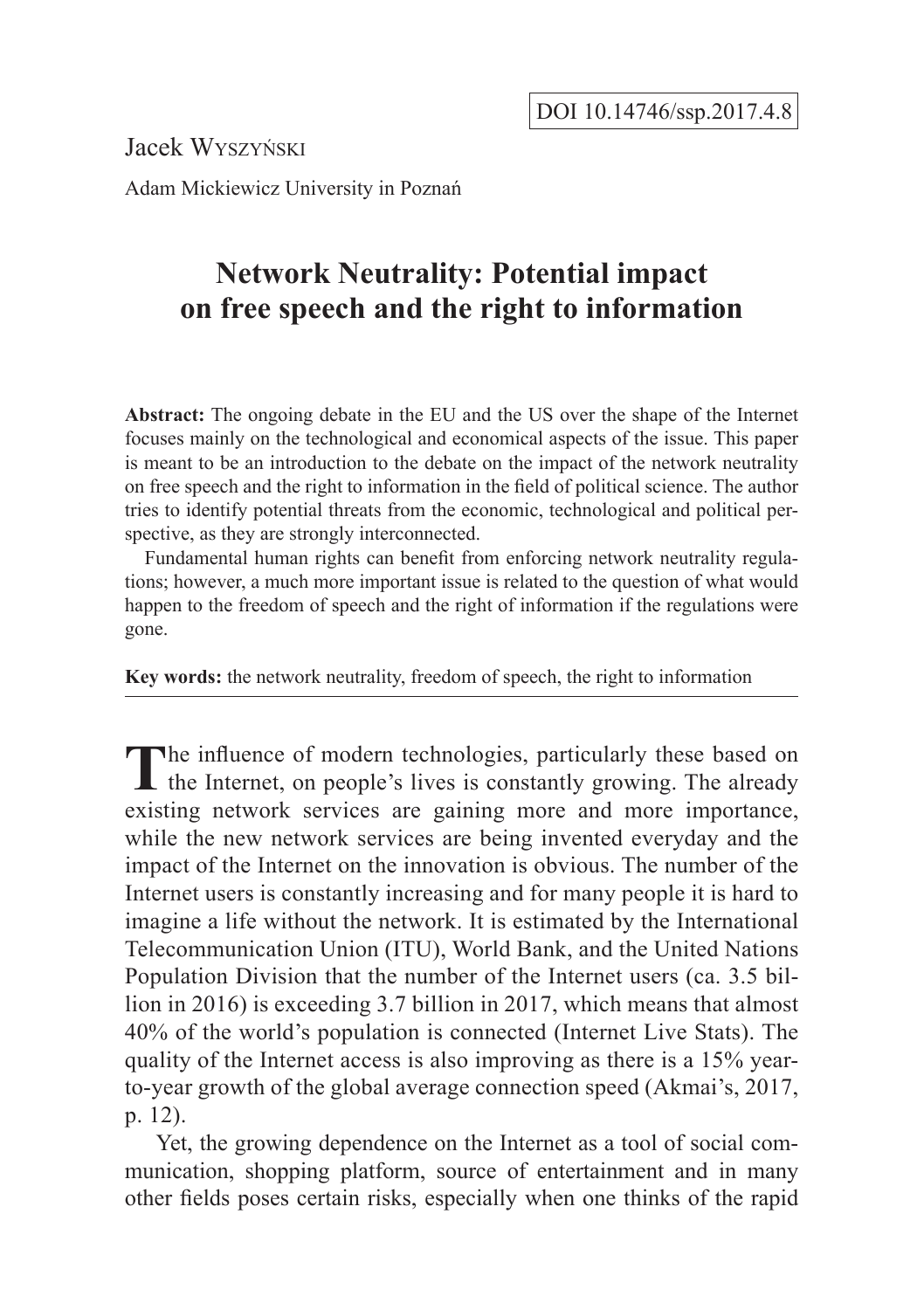commercialization and unfair practices of the big Internet players. As the Internet has became an essential way of social communication, the way it works heavy influences civil rights.

The basic idea behind the net neutrality can be summarized in one sentence: Data transmitted over the Internet should be treated equally, regardless of their type, content, origin or destination. In other words, the Internet Service Providers should not discriminate any data and transmit all information on the same terms. As it is pointed out by Hahn and Wallsten (2006, p. 1), "[...] broadband service providers charge consumers only once for Internet access, do not favor one content provider over another, and do not charge content providers for sending information over broadband lines to end users."

The neutral network is often described as "dumb". This originates form an end-to-end principle presented by Saltzer J. H. et al. (1984) that was based on concepts developed by computer network pioneers Paul Baran and Donald Davies. According to this model, all of the important processing of information takes place at the end nodes of the network, while transmitted data is not altered in any way. This can be compared to a classic postal service where the end nodes would be people writing and reading letters. All of the other infrastructure is just to relay the letter from one point to another. Because such a network is very simple, it is universal at the same time and a plethora of services can use it. Moreover, it boosts innovation, as there are almost no technological boundaries, except for the very access to the Internet.

The above-mentioned principle has led the Internet to evolve into a tool that is essential in contemporary communication, enhances the democratic process, gives unparalleled access to knowledge and allows unprecedented level of self-expression. Shears and McDiarmid (2016, p. 33–34) emphasize the attributes that have made it possible:

Global: though rather obvious, as we got used to the idea of communicating instantaneously with people on different continents, it's worth emphasizing.

**User-Centric:** the pluralism of the Internet is overwhelming. In terms of technologies a user can choose from and content that can be explored. Freedom to navigate in this vast space is something that gives true power and lets to fully exercise the right to information.

**Decentralized:** the Internet was built in such a way that there are no central points; every part of the net carries the same weight. What is more it is not centrally controlled.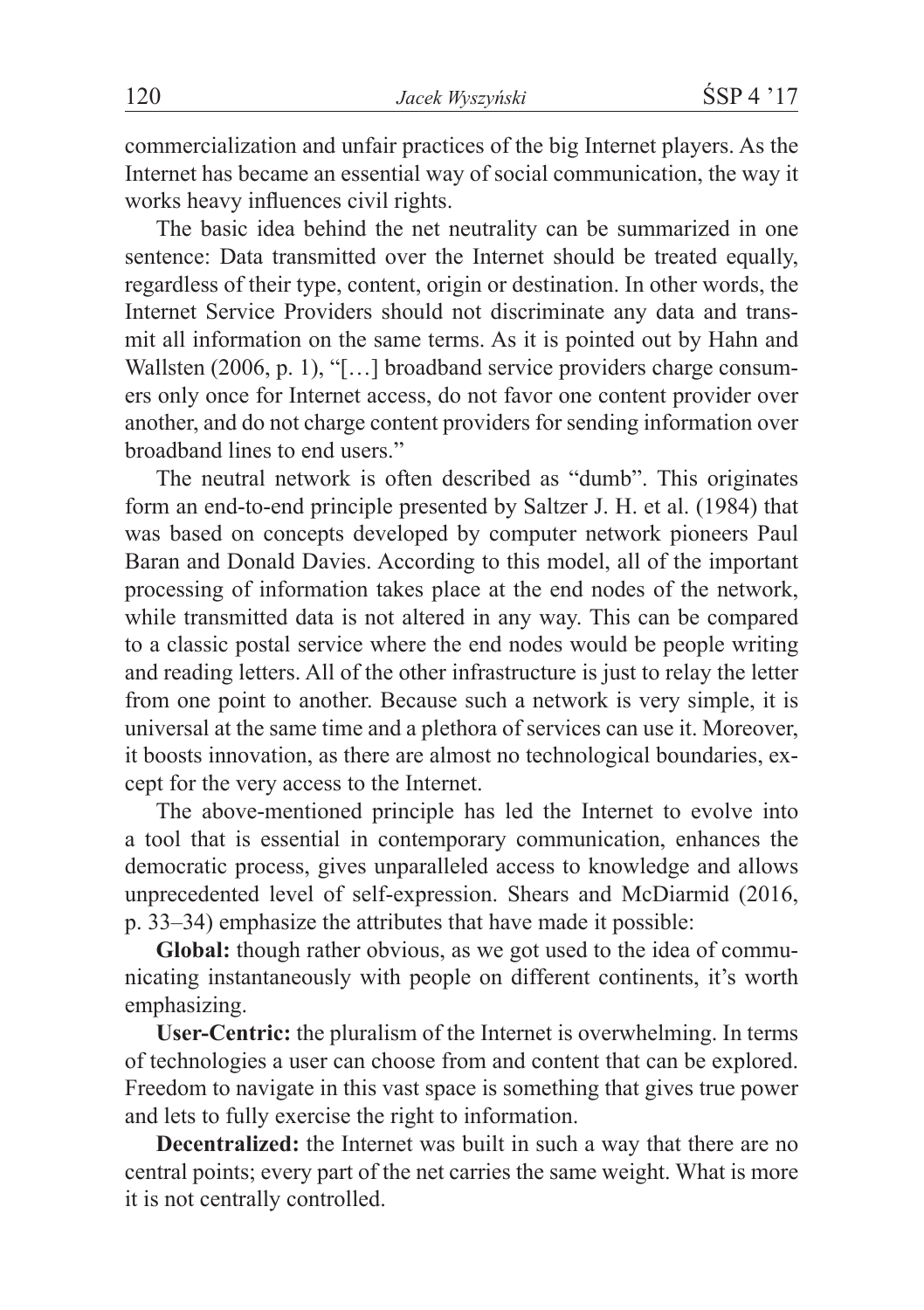**Open and Competitive:** when compared to the traditional media, there is a very low entry threshold. The Internet can accommodate everybody who wishes to communicate. On top of that, the communicational hierarchy is rather flat, unlike in case of television or newspapers. On the Internet everyone can reach an audience of thousands or millions, at least in theory.

However, in order for the public sphere to benefit from the network, it must function without problems. Unfortunately, not everything works smoothly.

The term "network neutrality" was first used by Tim Wu in his paper "Network Neutrality, Broadband Discrimination" (2003), which quickly became canonical in the community of the Internet researchers. It should be mentioned that papers presenting similar concepts had been published before, just to mention a paper by Lemley and Lessig "The End of Endto-End: Preserving the Architecture of the Internet in the Broadband Era" (2001) (see footnote 1, Wu, 2003, p. 141). Wu argued that in the following years, the conflict between Internet Service Providers and public interest would grow, possibly leading to the introduction of some kind of regulations. From today's perspective, Wu was definitely right, as the subject was widely discussed. Both in Europe and in the USA new regulations were introduced in 2015 respectively: "Regulation (EU) 2015/2120 of the European Parliament and of the Council of 25 November 2015 laying down measures concerning the open Internet access and amending Directive 2002/22/EC on universal service and users' rights relating to electronic communications networks and services and Regulation (EU) No 531/2012 on roaming on public mobile communications networks within the Union" (2015) and "A Rule by the Federal Communications Commission on 04/13/2015 Protecting and Promoting the Open Internet" (2015). Both new regulations contain provisions for the network neutrality and have been praised by the network neutrality supporters. The main goal behind introducing these regulations has been to ensure that the heavyweight players on the Internet will not abuse the balance.

However, the battle for the open Internet is far from over. Even though the court ruled in favor of the net neutrality in 2016 after telecommunication corporations sued to overturn the 2015 rule (Kang, 2016), the current administration is in process of reverting to the pre-2015 regulations (Kang, 2017). The public debate in the US is very fierce (Brotman, 2017). In Europe, various organizations supporting the network neutrality alarm that the guidelines stated in the 2015/2120 Regulation and later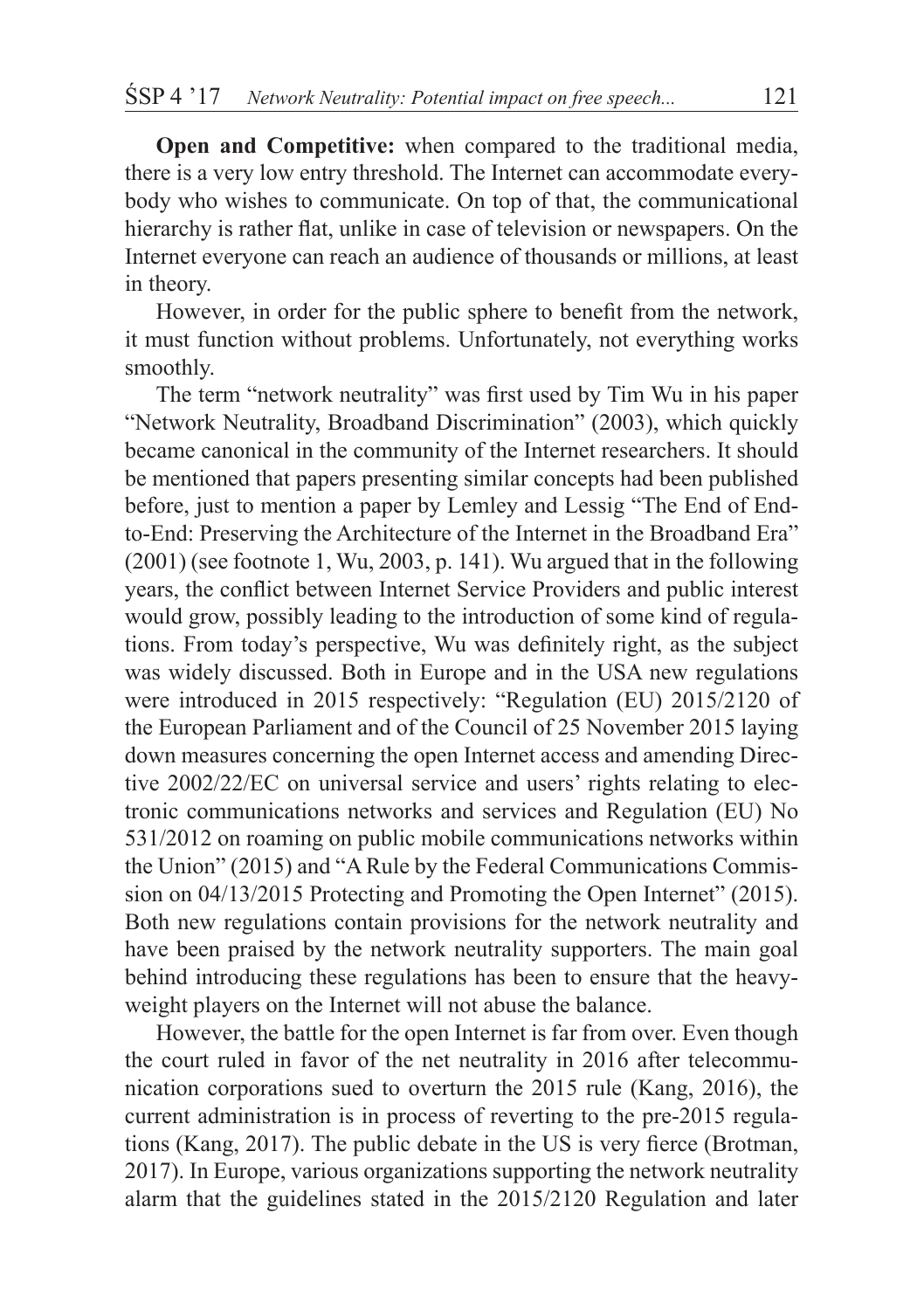in BEREC Guidelines on the Implementation by National Regulators of European Net Neutrality Rules (2016) are not enforced in some countries (*Net neutrality: one year after*, 2016; respectmynet.eu/list/).



**Chart 1. The number of reported net neutrality violations in Europe**

When comparing the network neutrality regulations in EU and USA one must take into consideration the fact that these two entities differ on constitutional, economic and technological level. The competition among the Internet Operators is fiercer in Europe, which disallows certain actions like e.g. limiting particular network protocols, what happened in the past in America (Marcus, 2016). Thus, the debate in Europe is somewhat calmer.

There are several categories of entities that are playing crucial roles in the debate over the shape of net neutrality regulations, just to mention The Internet Service Providers (ISP), Content and Application Providers (CAP), Regulators (RG), and various lobbying groups such as human rights organizations, consumer organizations, civil right groups and technological companies.

To summarize quickly, both sides of the debate, the ISPs and technological companies are generally against imposing any net neutrality regulations. Their main arguments are as follows:

**Source:** Own work, based on http://respectmynet.eu/list/.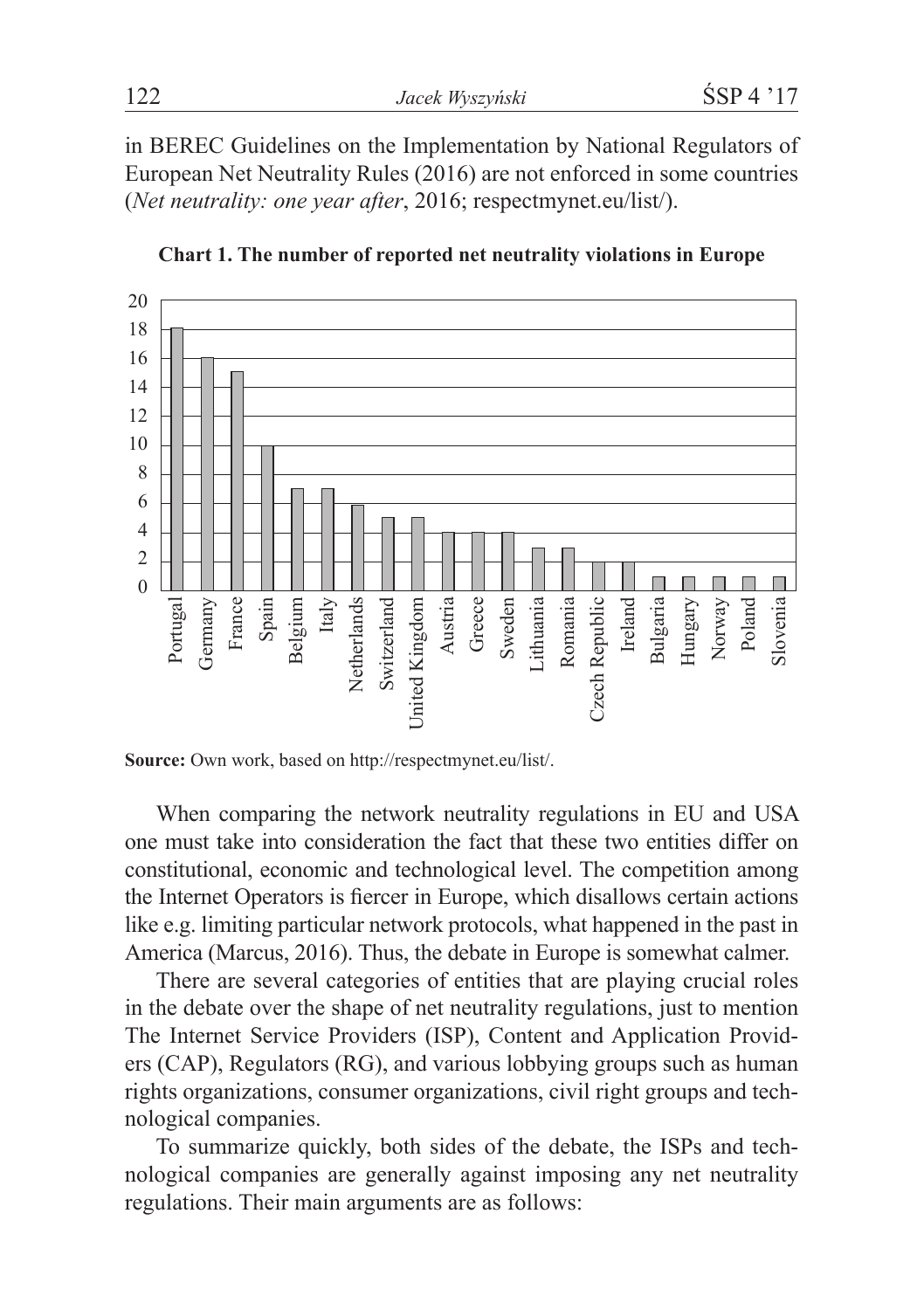- such legislation is not necessary as the Internet has worked just fine without it,
- such legislation would slow down or even completely stop the development of the Internet infrastructure, because it would make it harder for many companies to recover on their investments (Letter, 2017),
- "the market will regulate itself."

On the other hand, CAPs and civil rights groups are in favor of net neutrality, mainly for following reasons:

- enforcing the net neutrality will encourage democratic participation and empower free speech,
- lack of such regulations is going to harm freedom of expression in the Internet and restrict basic human rights, e.g. right to information,
- in the neutral network, new, innovative ideas and companies will have better chance to emerge and possibly succeed, boosting competition.

These and other arguments have been extensively discussed and many researchers have explored them for some years (see: Krämer et al., 2013) for an extensive review of literature).

It has been made a point in the discussion that the traffic prioritization is required in order to prevent network congestion and maintain Quality of Service. Some of the Internet services, like VoIP or on-line gaming are much more prone to delays that, e.g. video-streaming or file downloading. It is generally agreed that such practices must be based on purely technological grounds. Unfortunately, it is hard to determine where the technical necessity ends and the arbitrary decisions come into play. In other words, there is a possibility that some Network Operators may use Quality of Service as an excuse for prioritizing certain information.

Network neutrality is very often mentioned with reference to the free speech. There is no doubt that the latter is a foundation of modern democratic society and is a fundamental human right. Sometimes a direct parallel is used between the two concepts. The net neutrality is hailed as the "First Amendment to the Internet" (Cammaerts, 2011). The right to information is a hard to overrate. Human and civil rights also appear in the debate on the shape of the Internet. The general concept of the Internet heavily relies on these two ideas. Being what it is today, the Internet offers unprecedented possibilities of participating in, among others, social and political activities that are not restricted by national borders, which is mentioned in the following passage from The Universal Declaration of Human Rights (1948):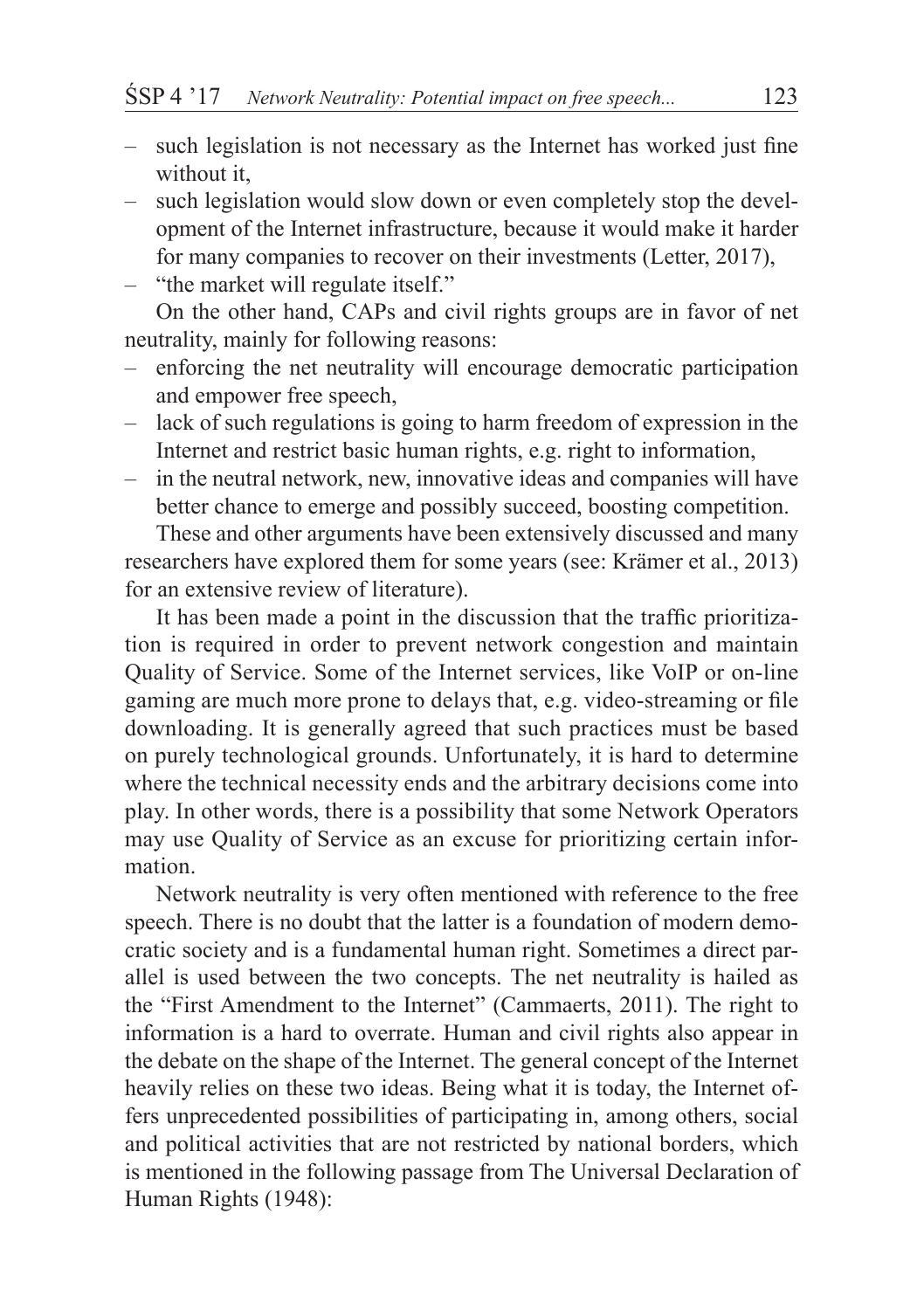"Everyone has the right to freedom of opinion and expression; this right includes freedom to hold opinions without interference and to seek, receive and impart information and ideas through any media and regardless of frontiers."

Evolving from this document, the protection of the freedom of speech and the right to information on the Internet is explicitly stated by various bodies, including the UN (La Rue, 2011).

The condition *sine qua non* of exercising these rights in the cyberspace is access to the Internet. It is also called the right to the broadband or freedom to connect and people begin to consider them as one of the fundamental human right. A Global Internet User Survey conducted by internetsociety.ngo shows some interesting data (2012):

- 83% of respondents agreed or agreed strongly that access to the Internet should be considered a basic human right,
- 89% agreed or agreed strongly that the Internet access allows freedom of expression on all subjects, and 86% agreed or agreed strongly that freedom of expression should be guaranteed,
- 60% of respondents agreed or agreed strongly that the Internet access has contributed significantly to civil action and political awareness in their country.

In general, if a third-party limits access to certain contents published on the Internet, it affects the right to information. If particular services providing means of communication are blocked or discriminated then the freedom of speech and right of expression are endangered.

Vertical integration is a phenomenon that is often attributed to Andrew Carnegie, a 19th century entrepreneur who controlled the whole chain of supply of his company, Carnegie Steel. The term has been evolving over the years and recently has resurfaced in the Internet market to designate a collaboration or even a merger between the Internet Service Providers (or Network Operators) and Content and Application Providers. While there is nothing wrong in the general idea, such a move may pose certain threats to the rights of the users. There is a possibility of a scenario in which a company will discriminate ("throttle") services and/or content of its competitors, simultaneously promoting its own (Guo et al., 2010, p. 248). This can be especially dangerous if media organizations are a part of a corporation. Representing particular political views, a media outlet can drastically influence their users. Certain websites may be functioning smoothly and opening quickly, while others may load very slowly or may not load at all and the users will not be aware of the reasons. There are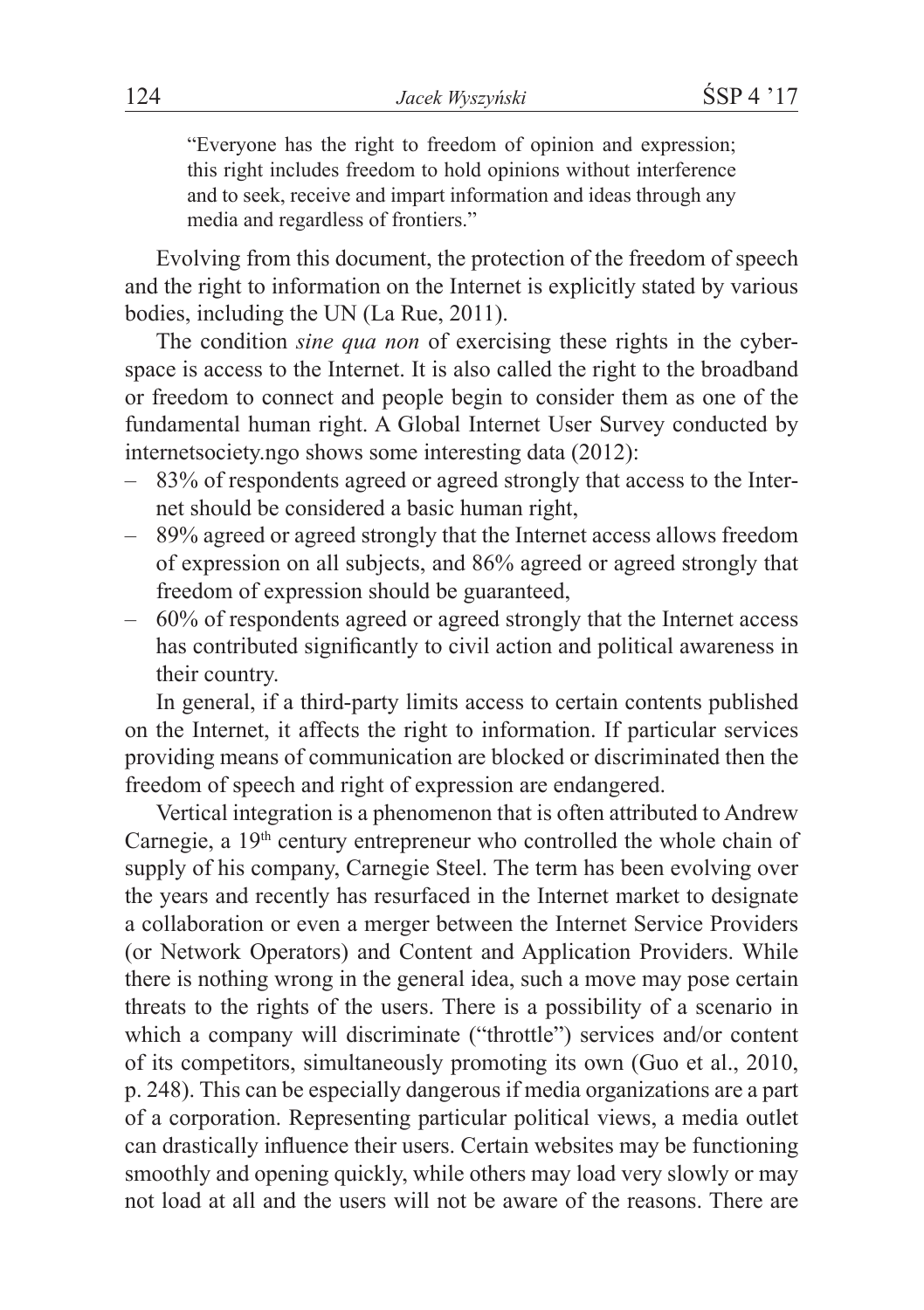many examples from all over the world of the media outlets that are politically biased. Therefore, such collaborations or mergers can drastically violate the right to information.

Zero-rating is a practice of ISPs which offers unlimited access to selected content, services or applications on (primarily) mobile networks; however, it limits access to the remaining Internet resources with a specified data cap (limit). While zero-rating does not directly limit or block access to any content (at least until the data transfer cap is reached), it may discourage the users from accessing particular services, especially if they are not included in the zero tariff. This can lead to the limitation of their right to information. Large international content providers will usually prevail at the expense of their smaller competitors. Any kind of zerorating, even limited to a certain category of content (e.g., music streaming), creates an economic incentive toward one option and disturbs the user's freedom to choose particular services. In this case, one may think of restricting innovation and freedom of expression as significant threats related to the impact on diversity and innovation of content, services or applications., Being attracted by the short-term benefits of zero-rating, many people will not notice it. Whether the policy is legal in light of the EU regulations is not clear (*What is zero rating?*, 2017). As mentioned above, it is mainly used in mobile (cellular) networks, whose popularity is growing in many countries, including Poland (*Raport o stanie*, 2017). Thus, the clarification on this matter is desperately needed.

Not very often encountered, however, the Internet 'bundling' is a practice that strongly contradicts principles of the Internet neutrality. It can be described as a reversed zero-rating. 'Bundling' signifies an offer of access to the Internet constructed on principles similar to that of a cable TV. There is a social package with minimal data cap that allows access to a limited number of services. In order to use other services a user needs to buy a subscription package. Such a practice can severely limit users' freedom of speech and right to information in a way very similar to zero rating.

Another aspect of unfair practices of discriminating certain data by the ISPs that should not be overlooked is the transparency. In many cases, operators 'throttle' services and neglect to inform about it. This in turn pushes an unaware user in the direction of other services or contents. Arguably the most notable example of 'secret throttling' is a 2008 case of American ISP Comcast which on purpose interfered with the data sent using the BitTorrent protocol and denied such actions in response to the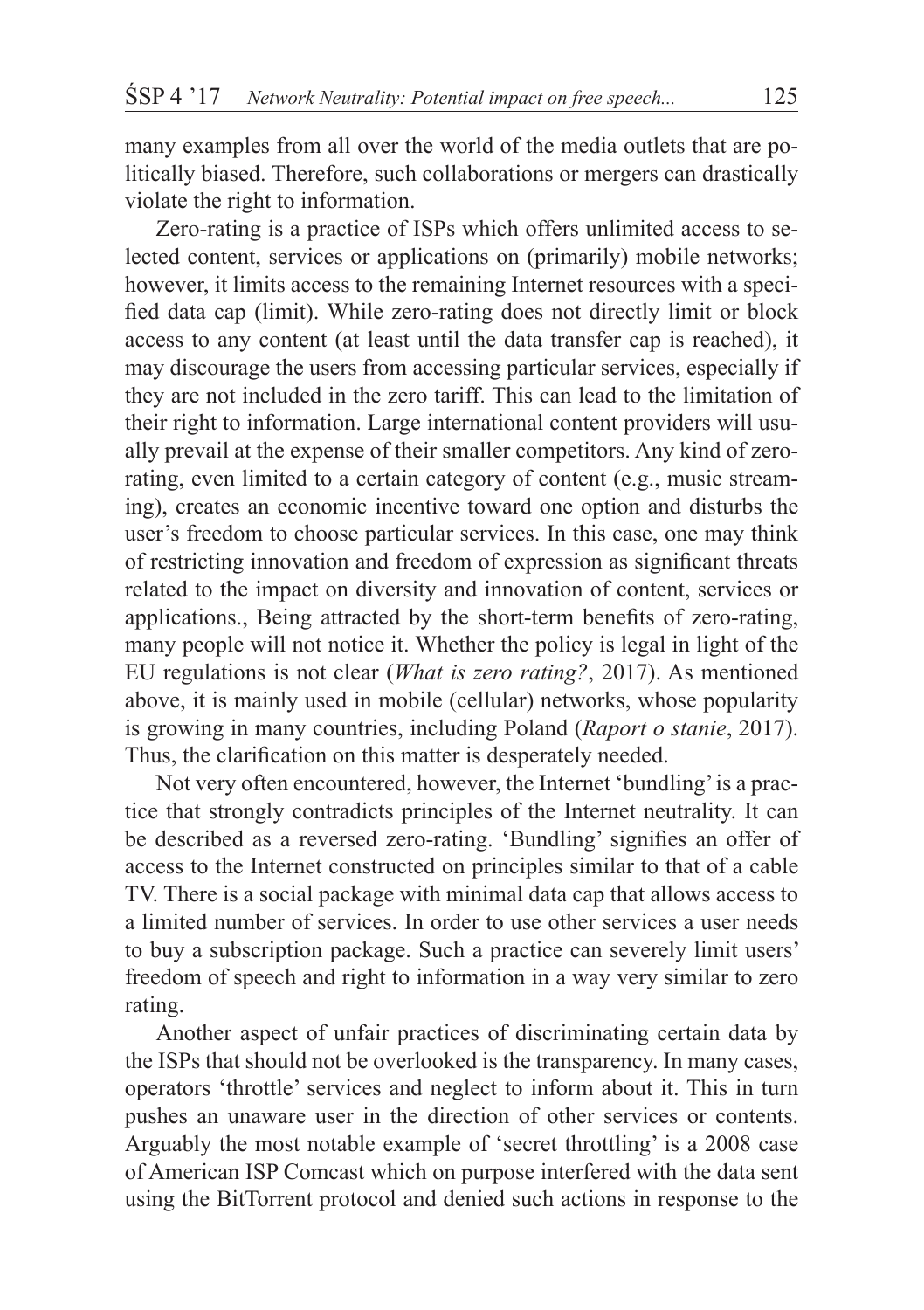users' enquiries (*FCC Comcast Ruling*, 2008, p. 3). The ISP argued that it was necessary due to network congestion, yet the FCC argued the real reason was BitTorrent "become a competitive threat to cable operators such as Comcast because the Internet users have the opportunity to view high-quality video with BitTorrent that they might otherwise watch (and pay for) on cable television" (*FCC Comcast Ruling*, 2008, p. 3).

A very dangerous practice that can be employed by the Internet Operators is the Deep Packet Inspection. In order to determine what kind of data is being transferred to/from the user it can be 'inspected', usually by some form of a firewall. This is a far more oppressive technology than the one usually implemented which examines only the header of the packet. Looking into the payload directly, it harshly violates the right to privacy. The latter is beyond scope of this paper, but the bottom line is, that such technologies can very precisely pick any type of content from any Internet connection and disturb it. In other words, it gives ISPs a way to selectively block any information that is sent or received, making it nearly impossible for the user to realize what is happening. Paradoxically, blocking whole services or websites by ISPs seems a better option as such actions are easier to notice. The biggest danger, however, in the author's opinion is the sole existence of such a tool that can be used to block any information selectively. If implemented on a large scale, on the level of a country, it becomes extremely dangerous as a government may pressure ISPs to program this tool in such a way to make politically uncomfortable content inaccessible to citizens. In more and more countries, like the UK or Poland, there have been reported examples of political will to censor the Internet. So far, the methods implemented are fairly basic and rely on the IP address, Uniform Resource Locators and Domain Name System. Circumventing such measures is not a difficult task for even a relatively inexperienced Internet user. However, when the net neutrality is infringed by the ISPs most of society has no reason to suspect anything is being blocked. On the other hand, as Shklovski and Kotamraju (2011, pp. 1114–1115) point out, people that are aware of such practices being implemented may engage in forms of self-censorship, trying to avoid topics that can potentially make their site blocked.

While the potential governmental assaults on the freedom of speech and right to information on the Internet does not fall into the scope of this paper, the author feels that it is important to mention the above with reference to human and civil rights in the Internet for such actions can gravely violate them.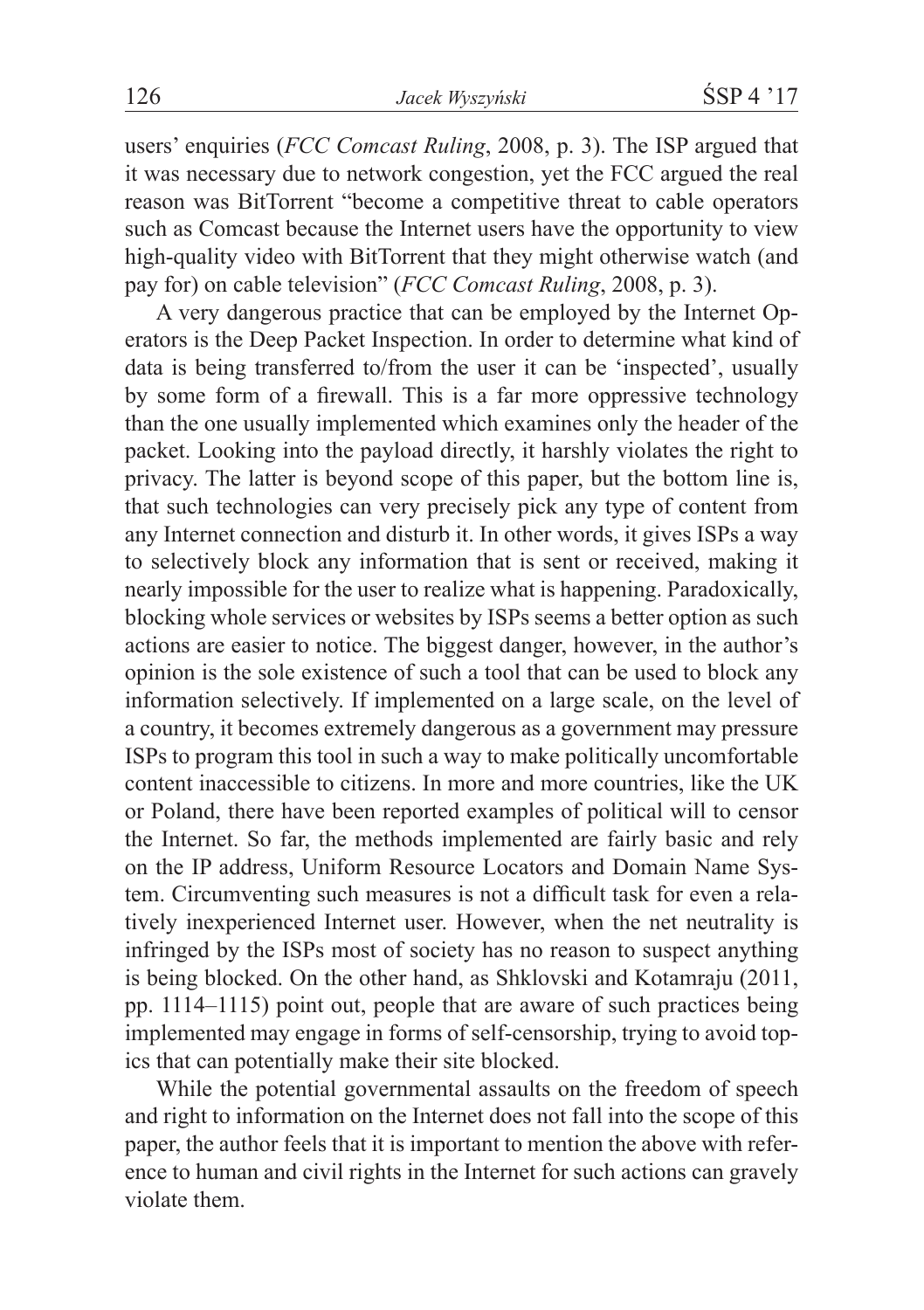## **Conclusion**

Public opinion, researchers and policy makers are mainly focused on economic aspects of the network neutrality. One must not forget about such political and social notions as the freedom of speech and the right to information. It is understandable that these values can be endangered in the cyberspace. Violating the net neutrality can have a strong negative impact on these fundamental rights of the users. And conversely, if the regulations are abode the effect will be definitely positive, even though there are much more threats to the rights in question.

From the perspective of an ordinary person, the absence of net neutrality regulations may cause several consequences. First and foremost, due to traffic prioritization certain Internet services may render less comfortable to use up to the point where they are not accessible at all, which strongly violates the freedom of speech and the right to information. Given that the open Internet increases competition, the lack of proper regulations may also result in increased price for the Internet access. In the long term, the abuse of the network neutrality and in consequence the erosion of the fundamental human rights may even lead to weakening of democratic processes.

It is beyond any doubt, that further research is required to determine the consequences of enforcing the net neutrality regulations and the impact of potential infringements of these regulations on human and civil rights.

#### **Bibliography**

- *A Rule by the Federal Communications Commission on 04/13/2015 Protecting and Promoting the Open Internet* (2015), https://www.federalregister.gov/documents/2015/04/13/2015-07841/protecting-and-promoting-the-open-internet, 20.08.2016.
- *Akmai's [State of the Internet] Q1 2017 Report*, https://www.akamai.com/us/en/multimedia/documents/state-of-the-internet/q1-2017-state-of-the-internet-connectivity-report.pdf, 14.08.2017.
- *BEREC Guidelines on the Implementation by National Regulators of European Net Neutrality Rules* (2016), http://berec.europa.eu/eng/document\_register/subject\_matter/berec/regulatory\_best\_practices/guidelines/6160-berec-guidelines-on-the-implementation-by-national-regulators-of-european-net-neutrality-rules, 23.05.2017.
- Blake V. (2014), *Net neutrality: Free market will self-regulate*, http://exclusive.multibriefs.com/content/net-neutrality-free-market-will-self-regulate/communications, 04.02.2016.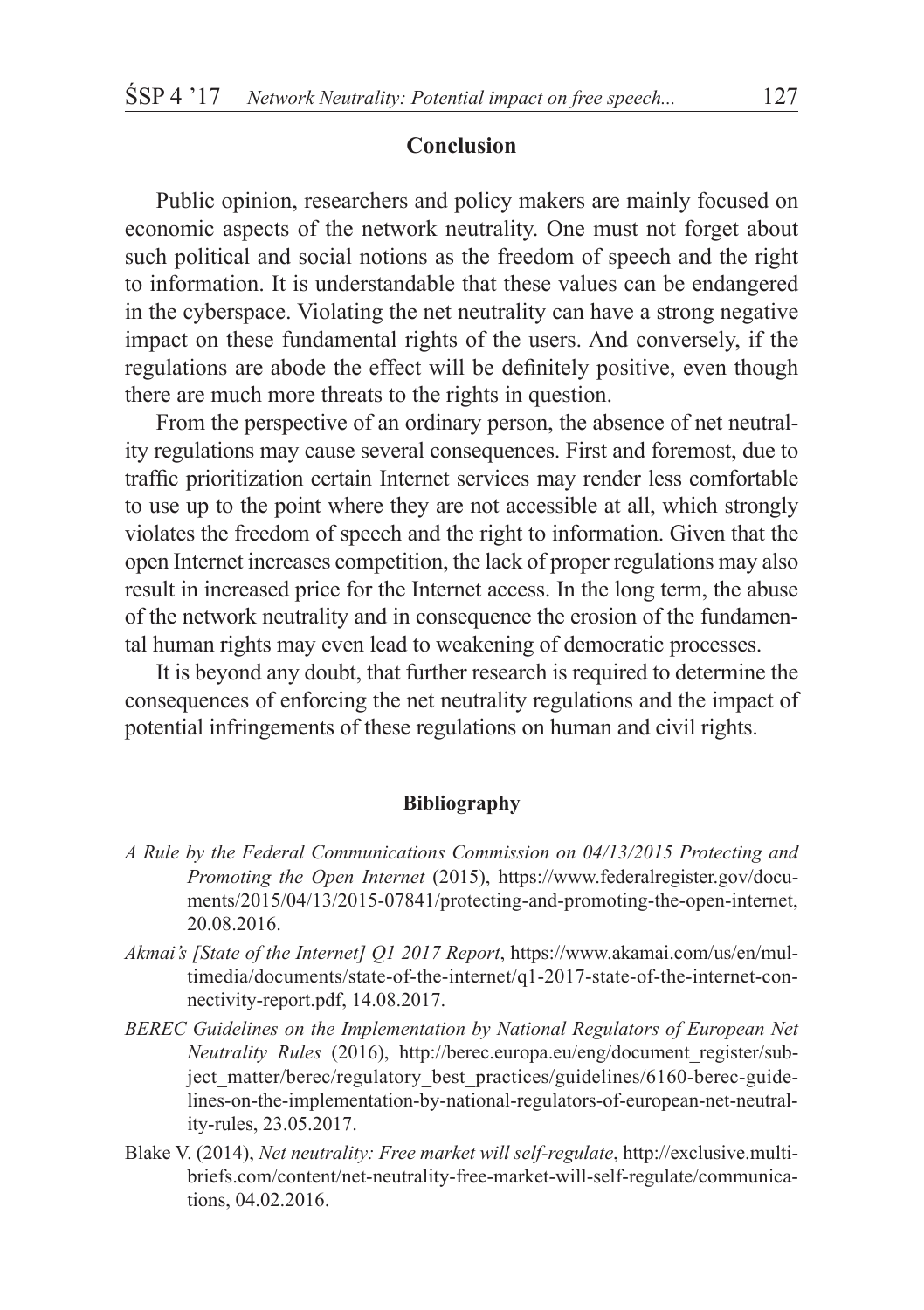- Brotman S. (2017), *Net neutrality 2.0: Perspectives on FCC regulation of internet service providers*, https://www.brookings.edu/research/net-neutrality-2-0 perspectives-on-fcc-regulation-of-internet-service-providers/, 9.08.2017.
- Cammaerts B. (2011), *Net-Neutrality: The First Amendment of the Internet*, http:// eprints.lse.ac.uk/39658/1/blogs.lse.ac.uk-NetNeutrality The First Amendment of the Internet.pdf, 24.05.2013.
- *FCC Comcast Ruling* (2008), https://apps.fcc.gov/edocs\_public/attachmatch/FCC-08-183A1.pdf, 17.08.2016.
- *Global Internet User Survey* (2012), http://internetsociety.ngo/internet/global-internet-user-survey-2012, 25.08.2016.
- Guo H., Bandyopadhyay S., Cheng H. K., Yang Y. (2010), *Net Neutrality and Vertical Integration of Content and Broadband Services*, Journal of Management Information Systems, 27:2, https://www.researchgate.net/publication/220591431\_ Net\_Neutrality\_and\_Vertical\_Integration\_of\_Content\_and\_Broadband\_ Services, 20.12.2016.
- Hahn R. W., Wallsten S. (2006), *The Economics of Net Neutrality*, AEI-Brookings Joint Center Working Paper No. RP06-13, https://ssrn.com/abstract=943757, 10.10.2017.
- *Internet Live Stats*, http://www.internetlivestats.com/internet-users/, 12.11.2017.
- Kang C. (2017), *F.C.C. Is Said to Plan Repeal of Net Neutrality Rules*, "The New York Times," November 21, https://www.nytimes.com/2017/11/21/technology/fccrepeal-net-neutrality.html, 24.11.2017.
- Kang C. (2016), *Court Backs Rules Treating Internet as Utility, Not Luxury*, "The New York Times," June 15, https://www.nytimes.com/2016/06/15/technology/net-neutrality-fcc-appeals-court-ruling.html, 23.04.2017.
- Krämer J., Wiewiorra L., Weinhardt C. (2013), *Net neutrality: A progress report*, "Telecommunications Policy," vol. 37, issue 9, http://www.sciencedirect.com/science/article/pii/S0308596112001450, 13.04.2015.
- La Rue F. (2011), *Report of the Special Rapporteur on the promotion and protection of the right to freedom of opinion and expression*, https://documents-dds-ny. un.org/doc/UNDOC/GEN/G11/132/01/PDF/G1113201.pdf, 23.08.2016.
- Lemley M. A., Lessig L. (2001), *The End of End-to-End: Preserving the Architecture of the Internet in the Broadband Era*, 48 UCLA L. REV. 925.
- *Letter expressing strong opposition to proposals to classify broadband as a 'Title II' service* (2014), https://www.tiaonline.org/sites/default/files/pages/Internet ecosystem\_letter\_FINAL\_12.10.14.pdf, 03.06.2016.
- Marcus J. S. (2016), *Comparing Frameworks of Regulation and Governance: Cross-Discipline and Cross-Border Strategies*, "Colorado Technology Law Journal," vol. 14, Issue 2.
- McDiarmid A., Shears M. (2016), *The Importance of Internet Neutrality to Protecting Human Rights Online*, in: *Net Neutrality Compendium. Human Rights, Free Competition and the Future of the Internet*, eds. L. Belli, P. De Filippi.